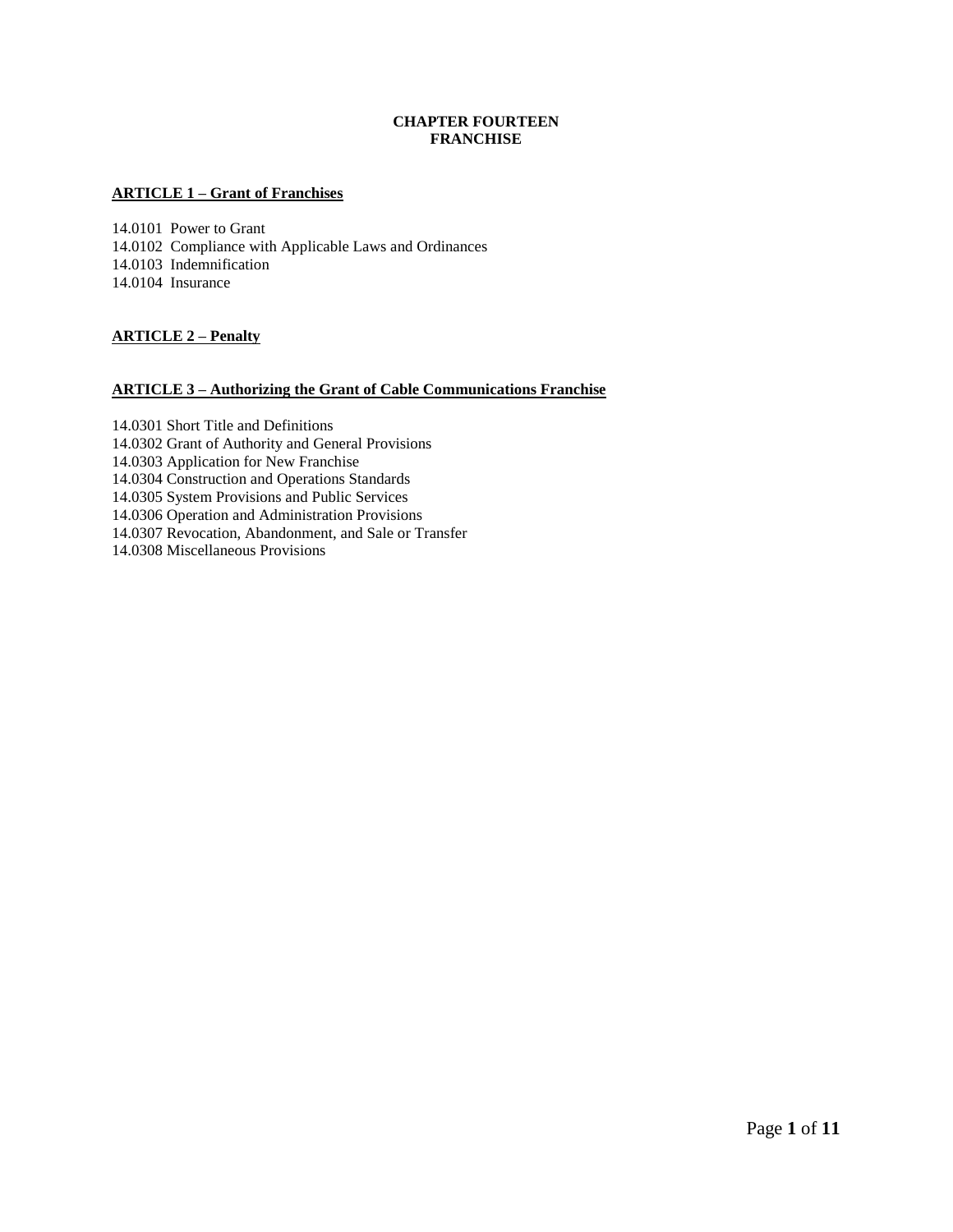# **CHAPTER FOURTEEN FRANCHISE**

## **ARTICLE 1 – Grant of Franchises**

#### 14.0101 Power to Grant

The City Council may grant to any person, firm, partnership, association, corporation, company or organization of any kind a franchise or special right or privilege to operate or do business in the City, but such franchise shall be subject to the provisions of this article. (Source: North Dakota Century Code Section 40-05-01- (57))

### 14.0102 Compliance with Applicable Laws and Ordinances

The grantee of any franchise during the life of the franchise shall be subject to all lawful exercise of the police power of the City, and to such reasonable regulation, as the City Council shall provide by resolution or ordinance.

#### 14.0103 Indemnification

The grantee of any franchise shall indemnify and save the City and its agents and employees harmless from all and any claims for personal injury or property damages and any other claims, costs, including attorney's fees, expenses of investigation and litigation of claims and sits thereon which may result from the activities of the grantee of the franchise in the City.

#### 14.0104 Insurance

Any grantee of a franchise shall carry and keep in force a public liability policy of insurance, insuring the grantee of the franchise and the City against any and all liability, of not less than two hundred fifty thousand dollars (\$250,000.00) for any one person, property damage, personal injury, or death, and five hundred thousand dollars (\$500,000.00) for any one accident resulting in property damage, personal injury, or death. The City Council may demand proof of such insurance coverage in an insurance company licensed to do business in the State of North Dakota. (Source: North Dakota Century Code Section 32-12.1-03)

### **ARTICLE 2 – Penalty**

Any person who is convicted of violating or failing to comply with any of the provisions of this Chapter may be punished by a fine of not more than \$1000.00 or by imprisonment not to exceed 30 days or both.

It shall be the Municipal Judge's decision to use the sentencing defined in Article 5 of Chapter 13 of the Revised Ordinances of the City of Cando.

### **Article 3 – Authorizing the Grant of Cable Communications Franchise**

### **14.0301 SHORT TITLE AND DEFINITIONS**

1.) Short Title. This Ordinance shall be known and cited as the Cable Communications Regulatory Ordinance.

2.) Definitions. For the purposes of this Ordinance, the following terms, phrases, words, and their derivations shall have the meaning given herein. When not inconsistent with the context, words in the singular number include the plural number. The word "shall" is always mandatory and not merely directory. The word "may" is directory and discretionary and not mandatory.

(a) "Basic Cable Service" means any service tier which includes the lawful retransmission of local television broadcast signals and any public, educational, and governmental access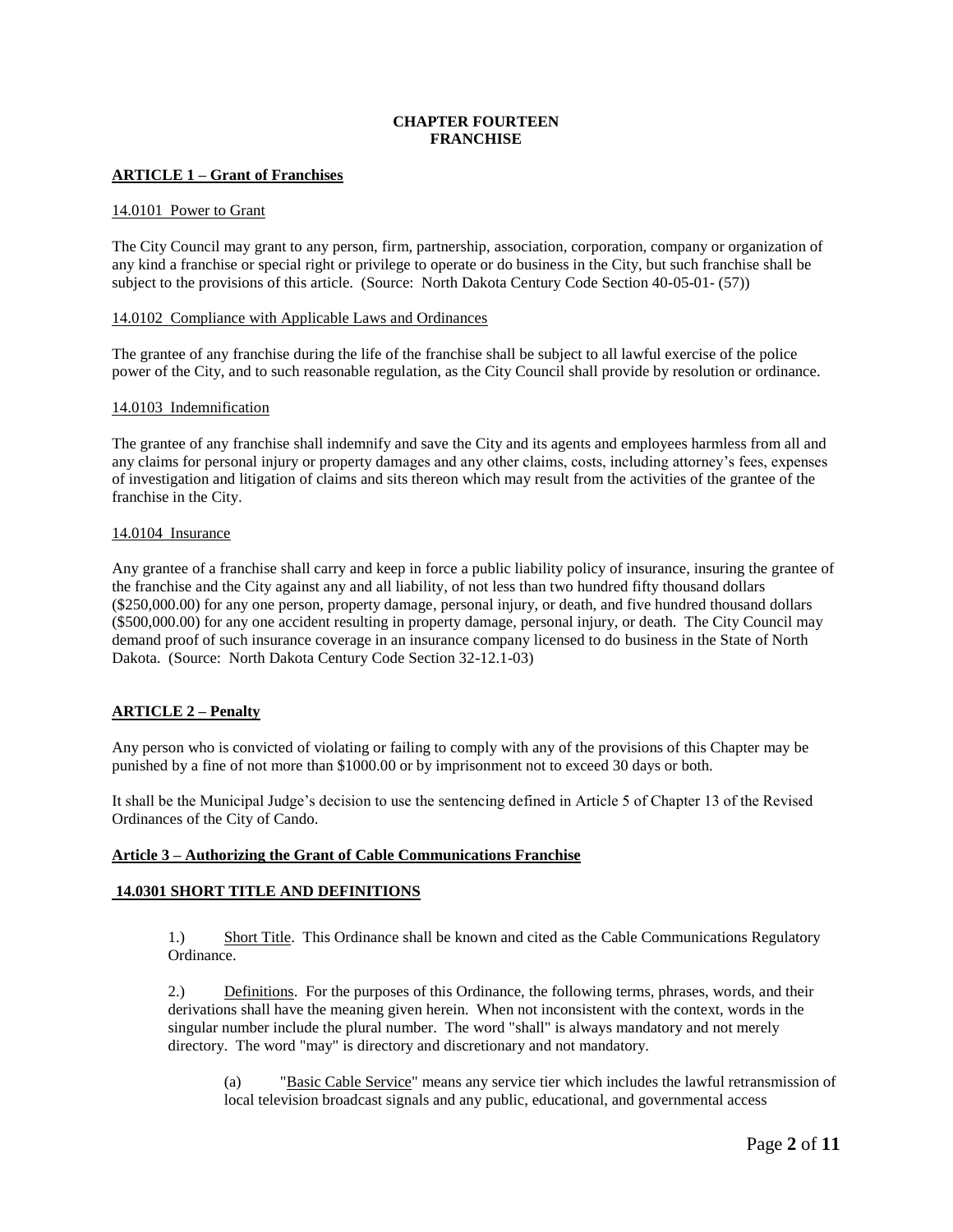programming required by the franchise to be carried on the basic tier. Basic Cable Service as defined herein shall not be inconsistent with 47 U.S.C. §543(b)(7).

(b) "Cable Programming Service" means any Video Programming provided over a Cable System, regardless of service tier other than:

Video Programming carried on the Basic Service Tier;

Video Programming offered on a pay-per-channel or pay-per-program basis; or

A combination of multiple channels of pay-per-channel or pay-per-program Video Programming offered on a multiplexed or time-shifted basis so long as the combined service:

consists of commonly-identified Video Programming; and

is not bundled with any regulated tier of service.

Cable Programming Service as defined herein shall not be inconsistent with the definition as set forth in 47 U.S.C. §543(l)(2) and 47 C.F.R. 76.901(b) (1993).

(c) "Cable Service" means the one-way transmission to Subscribers of Video Programming, or other programming service, and Subscriber interaction, if any, which is required for the selection of such Video Programming or other programming service.

(d) "Cable System" or "System" shall have the meaning ascribed to it in federal law.

(e) "Council" means the Cando, North Dakota City Council.

(f) "Franchise" means an initial authorization, or renewal thereof issued by a franchising authority, whether such authorization is designated as a franchise, permit, license, resolution, contract, certificate, agreement, or otherwise, which authorizes the construction or operation of a Cable System or other MVPD facility.

(g) "Franchise Area" means the area within the legal boundaries of the Grantor.

> (h) "Grantee" is the Person which is granted a Franchise in City pursuant to this Ordinance, its agents and employees, lawful successors, transferees or assignees.

(i) "Grantor" is the City of Cando.

(j) "Gross Revenue" means only that monthly revenue net of bad debt received from Basic Cable Service and Premium Pay Services such as HBO. The Term "Gross Revenues" shall not include any other revenue billed or received by the Grantee including, franchise fees, late fees, any fees itemized and passed through as a result of franchise imposed requirements, or any taxes or fees on services furnished by Grantee imposed directly on any Subscriber or user by any municipality, state, or other governmental unit and collected by Grantee for such governmental unit.

(k) "Multichannel Video Program Distributor" or "MVPD" means a person such as, but not limited to, a cable operator, a multichannel multipoint distribution service, a direct broadcast satellite service, an OVS provider, or a television receive-only satellite program distributor, who makes available for purchase, by subscribers or customers, multiple channels of video programming.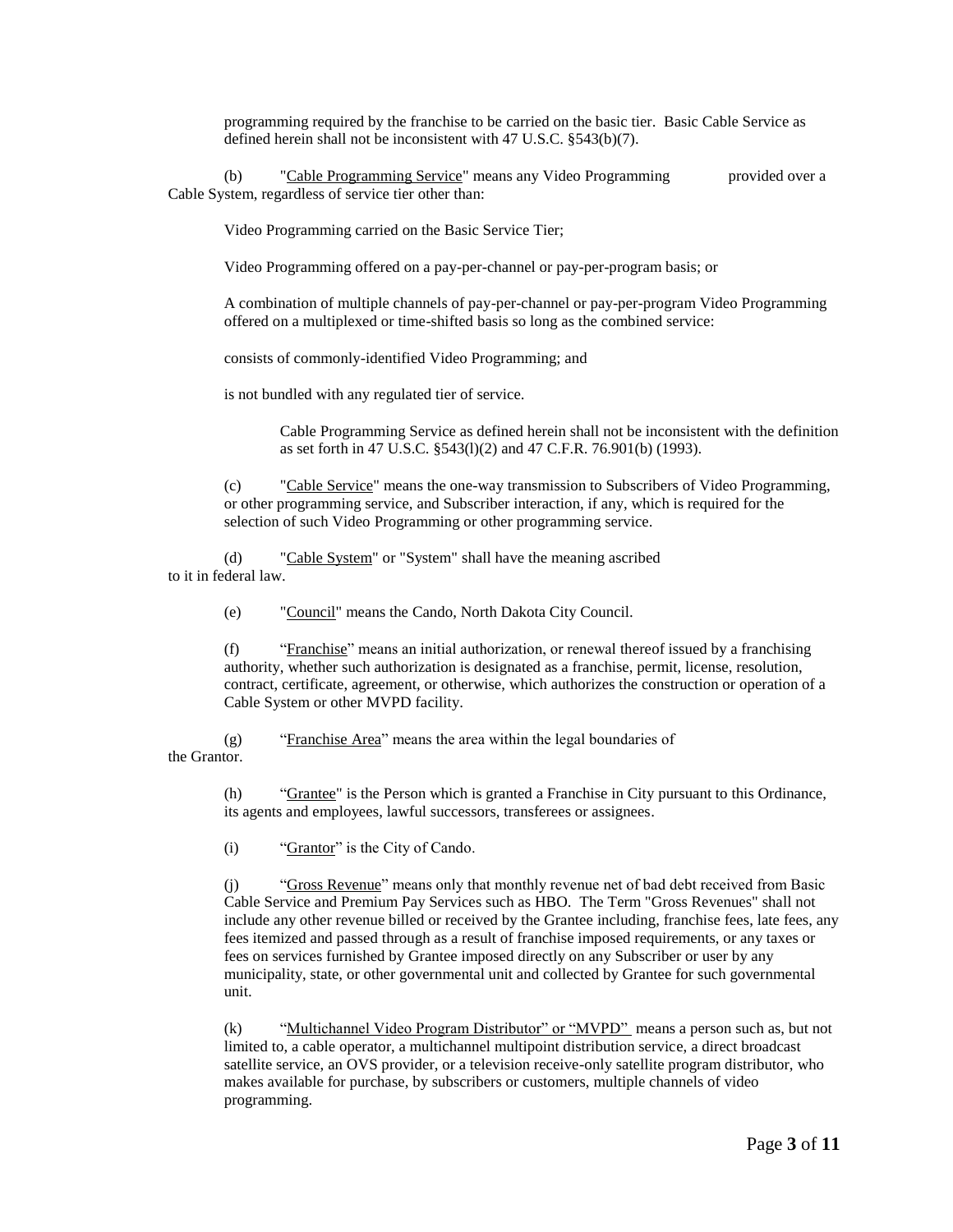(l) "Open Video Services" or "OVS" means any video programming Services provided to any person by a Franchisee certified by the FCC to operate an Open Video System pursuant to Section 47 U.S.C. 573, as may be amended, regardless of the Facilities used.

"Pay Television" means the delivery over the System of pay-per-channel or pay-per-program audio-visual signals to Subscribers for a fee or charge, in addition to the charge for Basic Cable Service or Cable Programming Services.

(n) "Person" is any person, firm, partnership, association, corporation, company, or other legal entity.

(o) "Standard Installation" means any residential installation which can be completed using a drop of one hundred fifty (150) feet or less.

(p) "Street" means the surface of, and the space above and below, any public street, road, highway, freeway, lane, alley, path, court, sidewalk, parkway, or drive, or any easement or right-of-way now or hereafter held by Grantor.

(q) "Subscriber" means any Person who lawfully receives Cable Service.

(r) "Video Programming" means programming provided by, or generally considered comparable to programming provided by a television broadcast station.

# **14.0302 GRANT OF AUTHORITY AND GENERAL PROVISIONS**

1.) Franchise Required. It shall be unlawful for any Person to construct, operate or maintain a Cable System or MVPD facility or to provide Cable Service, Video Programming or other MVPD services, including OVS, in the Grantor without a Franchise authorizing the same, unless applicable federal or State law prohibits the Grantor's enforcement of such a requirement.

2.) Grant of Franchise. Any Franchise that is granted in City shall be subject to the terms and conditions contained herein.

### 3.) Grant of Nonexclusive Authority.

(a) A Grantee shall have the right and privilege to construct, erect, operate, and maintain, in, upon, along, across, above, over and under the Streets, public ways and public places now laid out or dedicated and all extensions thereof, and additions thereto in Franchise Area, poles, wires, cables, underground conduits, manholes, and other television conductors and fixtures necessary for the maintenance and operation in Franchise Area of a Cable System.

(b) A Franchise shall be nonexclusive, and Grantor reserves the right to grant a similar use of said Streets to any MVPD at any time, provided, however, that all Franchises shall contain the same terms and conditions as this Franchise in order that one MVPD is not granted a competitive advantage over another. In the event a MVPD commences operation without a Franchise or is granted a Franchise to operate by the Grantor, the terms and conditions of which do not comply with this Ordinance, other Grantees shall have the right either (i) to opt in to the competitor's Franchise by providing ten (10) days prior written notice to the Grantor; or (ii) to petition the Grantor for modifications to its Franchise, in which case the Grantor shall work in good faith with the affected Grantee(s) to review and adopt modifications which the Grantee(s) deem necessary, review and approval by Grantor shall not be unreasonably denied.

(c) Before granting an additional franchise, the Grantor shall give written notice to all Grantees of any new application, identifying the applicant for such additional Franchise and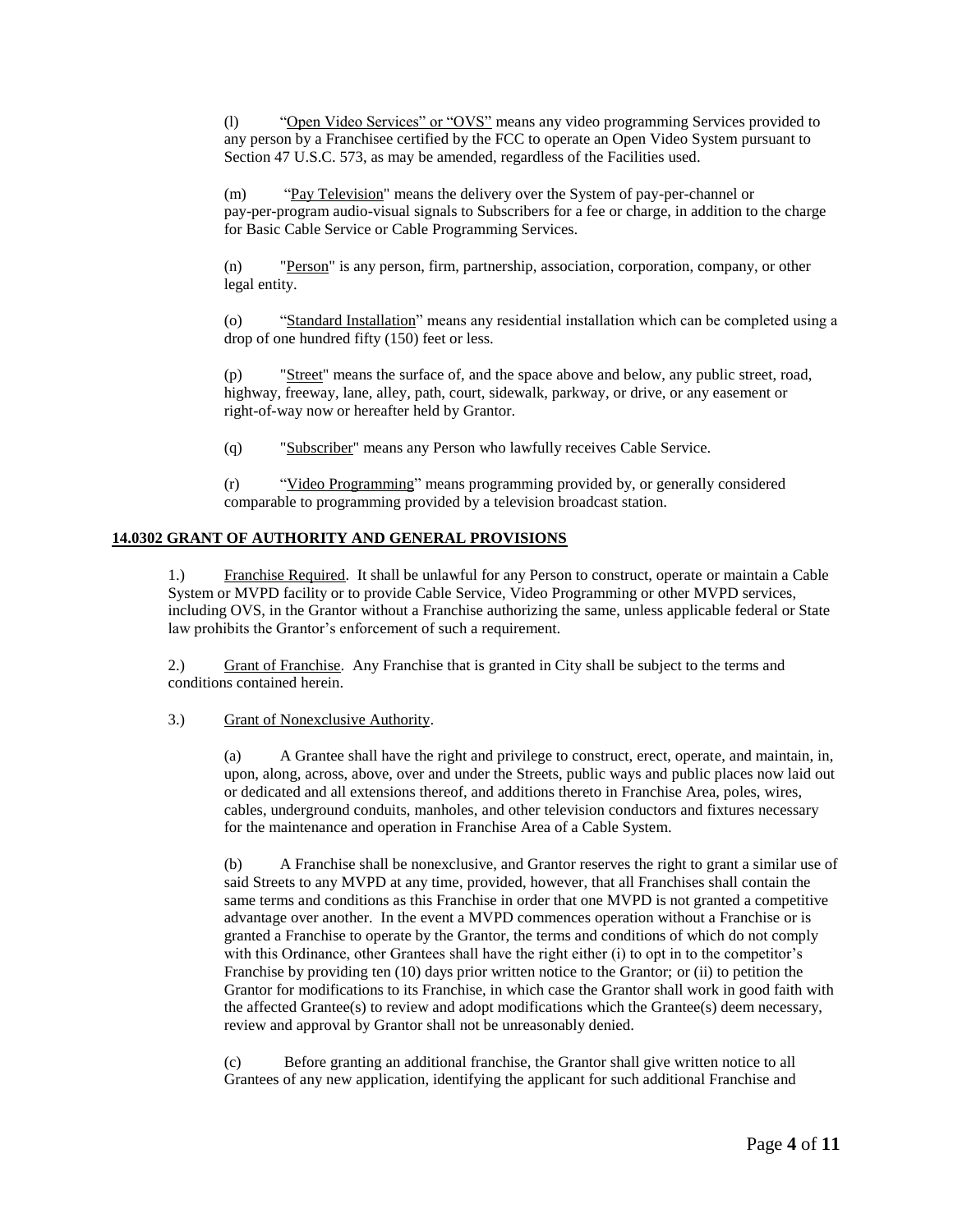providing at least thirty (30) days prior notice of the date, time, and place at which the Grantor shall consider and/or determine whether such additional Franchise should be granted.

(d) Every Franchise shall apply to the entire service area of the Grantor, as it exists now or may later be configured.

(e) In the event Grantor grants one or more additional Franchises or one or more nonfranchised MVPD's commence providing Cable Service in the Grantor, a Grantee shall have the right to terminate or reduce the term of this Franchise in its sole discretion.

(f) Neither City nor Grantee(s) may unilaterally alter the material rights and obligations set forth in this Franchise. In the event of a conflict between any other ordinance and this Franchise, the Franchise shall control.

4.) Franchise Term. A Franchise shall be in effect for a period of up to thirteen (13) years from the effective date of the agreement, unless renewed, revoked, or terminated sooner as herein provided.

5.) Territorial Area Involved. A Franchise shall be granted for the corporate boundaries of Grantor, as it exists from time to time. In the event of annexation by Grantor, or as development occurs, any new territory shall become part of the area covered, provided, however, that Grantee(s) shall not be required to extend service beyond its present System boundaries unless there is a minimum of twenty-five (25) homes per cable mile as measured from the last fiber node or terminating amplifier

6.) Written Notice. All notices, reports, or demands required to be given in writing under this Ordinance shall be deemed to be given when delivered personally to any officer of Grantee or Grantor's Administrator of this Ordinance as specified in a Franchise.

## **14.0303 APPLICATION FOR NEW FRANCHISE**

1.) An application for an initial Franchise to provide Video Programming shall be in writing on a form provided by the City which shall contain where applicable:

(a.) Applicant name and business address of Applicant.

(b.) A statement as to the proposed Franchise Area, and whether Applicant holds an existing authorization to access the Rights-of-Way in the City and a map of the areas where such authorization exists if for an area other than the entire City.

(c.) Resume of prior history of Applicant, including the legal, technical, and financial expertise of Applicant in the Cable Service field.

(d.) List of officers, directors, and managing employees of Applicant and resumes of each.

(e.) A proposed construction and schedule to provide Cable Service or Video Programming to Subscribers.

(f.) A certificate of insurance consistent with the requirements of this Ordinance.

(g.) A description of the Cable System the Applicant intends to build, including its capacity, the types of equipment proposed for use and the Cable Services or Video Programming which will be offered.

(h.) A description of the financial qualifications of the Applicant to construct and operate the System including a balance sheet, income statement sources and uses of funds statement and pro forma projections for at least three (3) years of operation subsequent to System completion.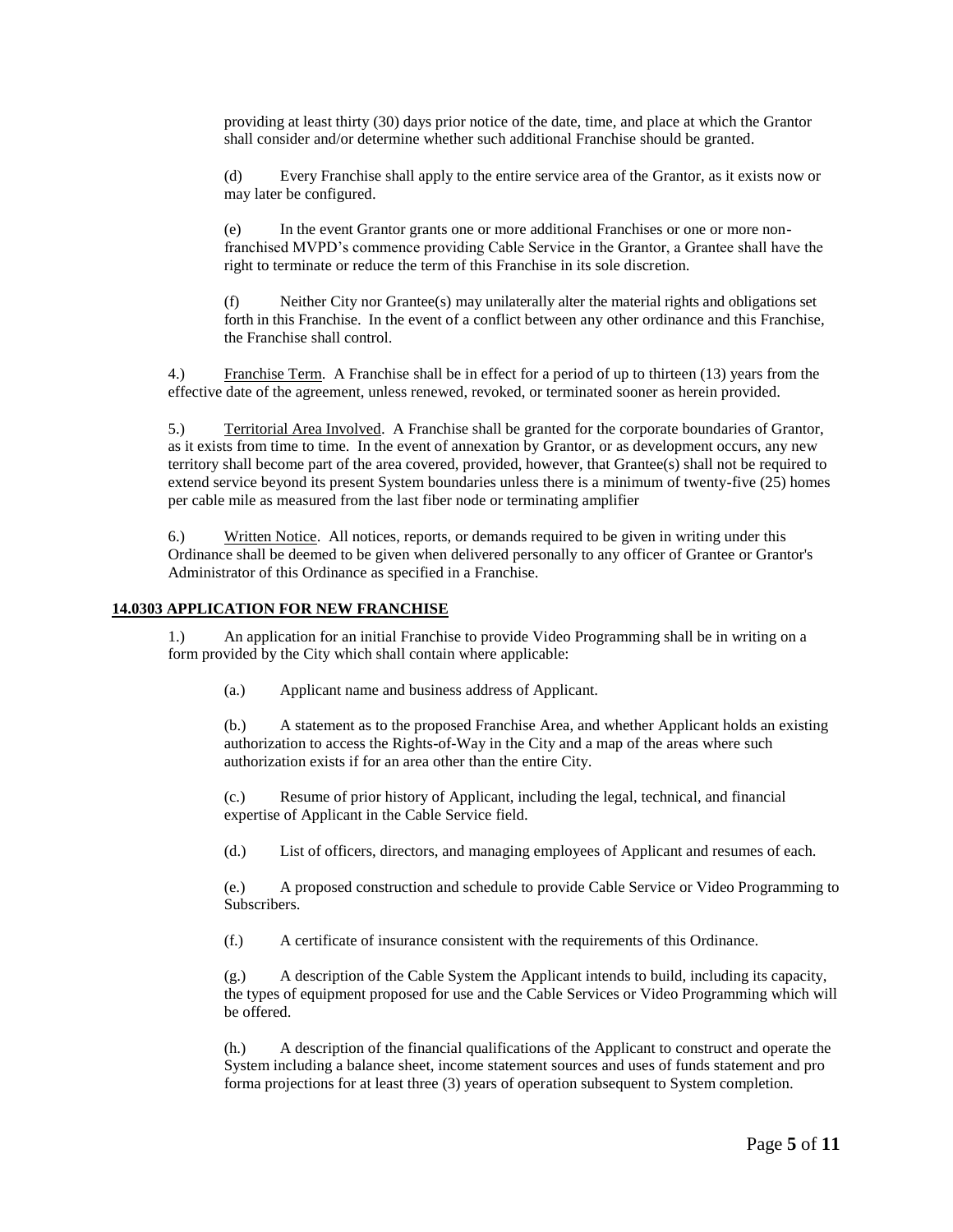(i.) A proposed plan for Public, Educational, and Government Access Channels, including funding, facilities, and equipment and capacity on the System to be dedicated for educational and governmental use.

2.) The Initial Franchise Application may be evaluated according to the following criteria, and approved within one-hundred eighty (180) days after City deems the Application is complete. In the event Applicant is already authorized to occupy the Rights-of-Way, the time for review and approval will be ninety (90) days.

(a.) The evidence of legal, technical and financial ability required in the Applicant's proposal will be such as to assure the ability to complete the entire System within a reasonable time from the date the Franchise is granted. The City will also consider the Applicant's ability to operate the System and provide the necessary Cable Services or Video Programming in compliance with the terms of this Ordinance.

(b.) The City Administrator or designee shall prepare a report and make his or her recommendations respecting such application to the City Council

(c.) A public hearing shall be set prior to any grant of a Franchise, at a time and date approved by the City Council. Within thirty (30) days after the close of the hearing, the City Council shall make a decision based upon the evidence received at the hearing as to whether or not the Franchise(s) should be granted, and, if granted subject to what conditions.

(d.) The City may consider any additional information that it deems applicable.

## **14.0304 CONSTRUCTION AND OPERATIONS STANDARDS**

1.) Conditions on Street Use.

(a) A Grantee shall obtain all required permits from Grantor before commencing any construction upgrade or extension of the System.

(b) The Grantor shall impose no permit fees upon a Grantee.

(c) If at any time during the period of this Franchise Grantor shall elect to alter, or change the grade or location of any Street, alley or other public way, a Grantee shall, at its own expense, upon reasonable notice by Grantor, remove and relocate its poles, wires, cables, conduits, manholes and other fixtures of the System. If Grantor reimburses other occupants of the Street, a Grantee shall be likewise reimbursed.

(d) A Grantee shall, on request of any Person holding a moving permit issued by Grantor, temporarily move its wires or fixtures to permit the moving of buildings with the expense of such temporary removal to be paid by the Person requesting the same, and a Grantee shall be given not less than ten (10) days advance notice to arrange for such temporary changes.

(e) A Grantee shall have the authority to trim any trees upon and overhanging the Streets, alleys, sidewalks, or public easements of Grantor so as to prevent the branches of such trees from coming in contact with the wires and cables of the Grantee.

(f) Nothing contained in this Ordinance shall relieve any Person from liability arising out of the failure to exercise reasonable care to avoid injuring Grantee's facilities.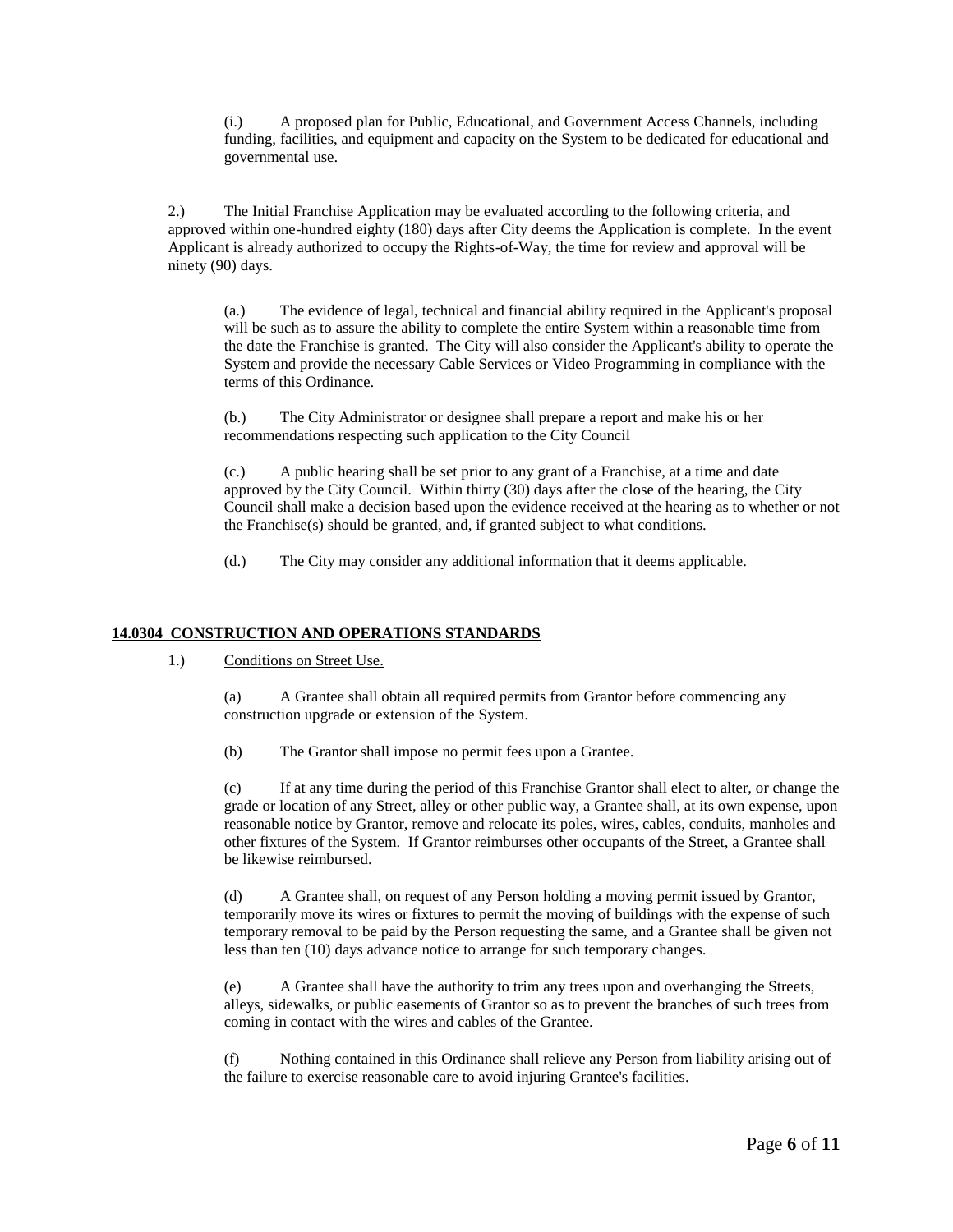(g) In areas where all other utility lines are placed underground, Grantee shall construct and install its cables, wires and other facilities underground. In any area where one or more public utilities are aerial, Grantee may construct and install its cables, wires and other facilities from the same pole with the consent of the owner of the pole.

(h) A Grantee shall at all times construct and operate its System in accordance with applicable FCC Technical specifications.

(i) In the event that the use of any part of the system is discontinued for any reason for a continuous period of twelve (12) months, or in the event such systems or property has been installed in any street or public place without complying with the requirements of this Ordinance, or the rights granted hereunder have been terminated, cancelled or have expired, Grantee shall, subject to the rights of the City to acquire the system as specified in Section 3.1.(j) herein, promptly remove from the streets, or public places all such property and poles of such system other than any which the City may permit to be abandoned in place. In the event of such removal, Grantee shall promptly restore the street or other area from which such property has been removed to a condition satisfactory to the City.

(j) Any property of Grantee to be abandoned in place shall be abandoned in such a manner as the City may prescribe. Upon permanent abandonment of the property of Grantee in place, it shall submit to the City an instrument to be approved by the City, transferring to the City the ownership of such property.

(k) All cable and passive equipment for cable television reception service installed by Grantee at a subscriber's location shall remain the property of Grantee and Grantee shall have the right to remove said cable and equipment. Upon termination of service to any subscriber, the Grantee shall promptly remove all its above ground facilities and equipment from the premises of such subscriber upon his request.

(l) No poles or other wire-holding structures shall be erected by the Grantee without prior approval of the designated representative of the City Council with regard to locations, height, type or any other pertinent aspect, which approval shall not be unreasonably withheld. However, no locations of any pole or wire-holding structure of the Grantee shall be a vested interest and such poles or structures shall be removed or modified by the Grantee at its own expense whenever the City Council or its designated representative determines that the public convenience would be enhanced thereby.

(m) Where poles or other wire-holding structures already existing in use in serving the City are available for use by Grantee, but it does not make arrangements for such use, the City Council may require the Grantee to use such poles and structures if it determines that the public convenience would be enhanced thereby and the terms of the use available to the Grantee are just and reasonable.

(n) Where the City or a public utility serving the City desires to make use of poles or other wire-holding structures of the Grantee but agreement therefore with the Grantee cannot be reached, the City Council may require the Grantee to permit such use for such consideration as is just and reasonable and upon such terms as the Council determines the use would enhance the public convenience and would not unduly interfere with the Grantee's operations.

(o) Grantee shall at all times maintain on file with the City Auditor a schedule setting forth all rates and charges to be made to subscribers for basic cable service, including installation charges.

(p) During the term hereof, the City may regulate rates only if authorized to do so by Federal Communications Commission regulations and then such regulation shall only be in accordance with the provisions of such regulations.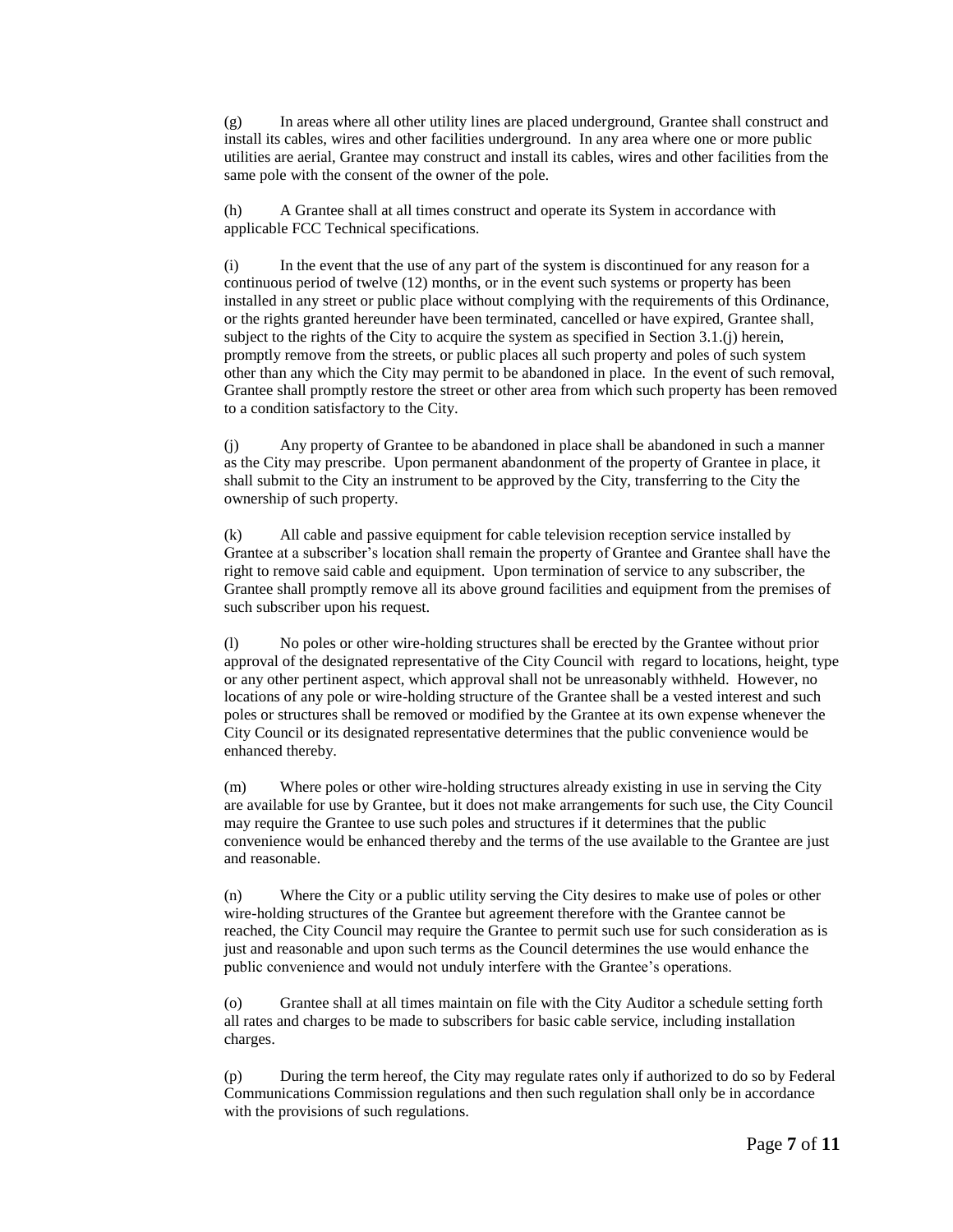## **14.0305 SYSTEM PROVISIONS AND PUBLIC SERVICES**

1.) Operation and Maintenance of System. A Grantee shall render effective service, make repairs promptly, and interrupt service only for good cause and for the shortest time possible.

2.) Service to Schools and City. A Grantee shall, subject to the line extension requirements of Section 2.5 herein, provide one (1) Drop and one (1) outlet of Basic Cable Service at no cost to public and parochial elementary and secondary schools in City, and one (1) City building to be mutually agreed upon by City and a Grantee.

3.) PEG Channel. The Grantee shall allocate one channel to the City as a public, educational or governmental access channel. Until such time as the city files a written request with Grantee for full-time use of the channel, Grantee shall have the right to use that portion of the channel capacity that is not being used by the City. Grantee shall have a reasonable period of time after notification to vacate its use of the channel. Grantee shall assist the City in obtaining the necessary licenses and frequency clearance to enable the City to use said channel.

4.) Emergency Use. In the case of any emergency or disaster, a Grantee shall, upon request of the City Council, make available its facilities to the City for emergency use. A Grantee shall comply with the mergandy alert requirements of federal law.

5.) Lockout Device. Upon the request of a Subscriber, Grantee shall provide by sale or lease a Lockout Device.

### **14.0306 OPERATION AND ADMINISTRATION PROVISIONS**

1.) Indemnification of Grantor.

(a) A Grantee shall indemnify, defend, and hold harmless Grantor, its officers, boards, committees, commissions, elected officials, employees and agents, from and against all liability, damages, and penalties which they may legally be required to pay as a result of the exercise of a Franchise granted pursuant to this Ordinance, except claims covered by worker's compensation insurance or any claims arising from or related to Grantor's negligence. Nothing in this Ordinance relieves a Person from liability arising out of the failure to exercise reasonable care to avoid injuring the Grantee's facilities while performing work connected with grading, regarding, or changing the line of a Street or public place or with the construction or reconstruction of a sewer or water system.

(b) In order for Grantor to assert its rights to be indemnified, defended, and held harmless, Grantor must with respect to each claim:

> (1) Promptly notify a Grantee in writing of any claim or legal proceeding which gives rise to such right;

> (2) Afford Grantee the opportunity to participate in and fully control any compromise, settlement or other resolution or disposition of any claim or proceeding; and

(3) Fully cooperate with reasonable requests of Grantee, at Grantee's expense, in its participation in, and control, compromise, settlement or resolution or other disposition of such claim or proceeding subject to paragraph two (2) above.

2.) Insurance. A Grantee shall maintain in full force and effect at its sole expense, a comprehensive general liability insurance policy, including contractual liability coverage, in protection of Grantor in its capacity as such. The policies of insurance shall be in the sum of not less than Three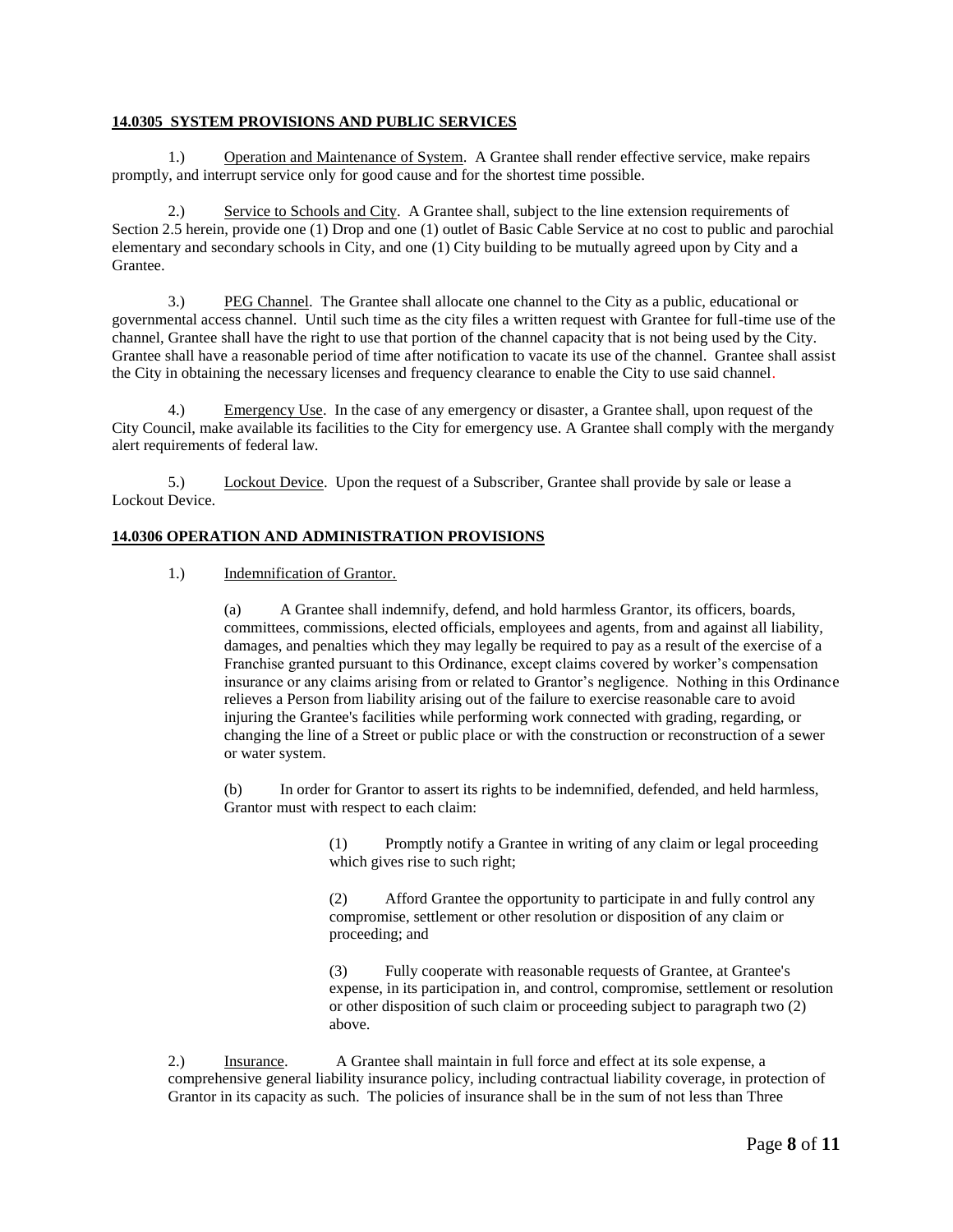Hundred Thousand Dollars (\$300,000) for personal injury or death of any one Person, and One Million Dollars (\$1,000,000) for personal injury or death of two or more Persons in any one occurrence, Three Hundred Thousand Dollars (\$300,000) for property damage to any one Person and One Million Dollars (\$1,000,000) for property damage resulting from any one act or occurrence.

3.) Franchise Fee.

(a) A Grantee will pay Grantor a monthly franchise fee in the amount of three (3%) percent of Grantee's Gross Revenues.

(b) The franchise fee shall be payable monthly, together with a brief report showing the basis for the computation.

(c) The period of limitation for recovery of any franchise fee payable hereunder shall be three (3) years from the date on which payment by Grantee is due.

## **14.0307 REVOCATION, ABANDONMENT, AND SALE OR TRANSFER**

1.) Grantor's Right to Revoke. Grantor reserves the right to revoke, terminate or cancel a Franchise, if after strictly following the procedures required by Section 7.2 herein, it is determined that a Grantee has violated any material provision of its Franchise or this Ordinance and has failed to substantially cure said violation.

2.) Procedures for Revocation.

(a) Grantor shall provide a Grantee with written notice of a cause for revocation and the intent to revoke and shall allow Grantee sixty (60) days subsequent to receipt of the notice in which to substantially cure the violation or to provide adequate assurance of performance. Together with the notice required herein, Grantor shall provide Grantee with written findings of fact which are the basis of the revocation.

(b) Grantee shall be provided the right to a public hearing affording due process before the Grantor Council prior to revocation, which public hearing shall follow the sixty (60) day notice provided in paragraph (a) above. Grantor shall provide Grantee with written notice of its decision together with written findings of fact supplementing said decision.

(c) After the public hearing and upon written determination by Grantor to revoke the Franchise, Grantee may appeal said decision with an appropriate state or federal court or agency.

(d) During the appeal period, the Franchise shall remain in full force and effect unless the term thereof sooner expires.

(e) Upon satisfactory correction by Grantee of the violation upon which said notice was given, the initial notice shall become void.

3.) Sale or Transfer of Franchise. No sale or transfer of a Franchise shall take place without the written approval of the Grantor, which approval shall not be unreasonably withheld. All of the rights, privileges, obligations, duties, and liabilities created by this Franchise shall pass to and be binding upon the successor or assign of a Grantee. Said approval shall not be required where a Grantee grants a security interest in its Franchise and assets to secure indebtedness.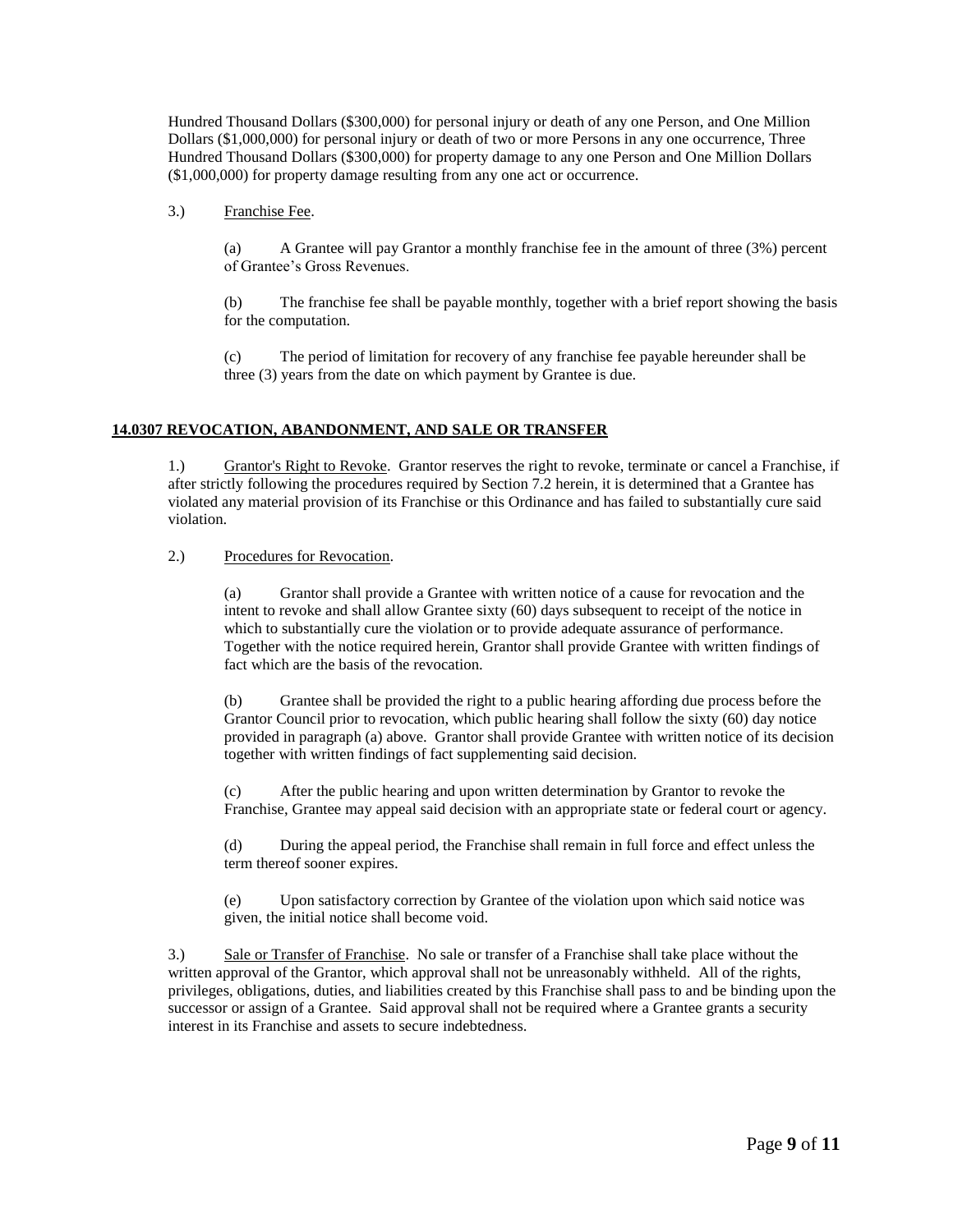## **14.0308 MISCELLANEOUS PROVISIONS**

1.) Franchise Renewal. Any renewal of a Franchise shall be done in accordance with applicable federal law.

2.) Amendment of Franchise. A Grantee and Grantor may agree, from time to time, to amend a Franchise. Such written amendments may be made at any time.

3.) Marketing. A Grantee shall have the right to conduct direct selling in the Franchise Area, including door to door sales, notwithstanding any peddler or solicitor laws or regulations to the contrary.

4.) Severability. If any section, sentence, clause or phrase of this Ordinance is for any reason held to be invalid, unenforceable or unconstitutional by a decision of any authority or court of competent jurisdiction, such decision shall not affect the validity of the remaining portions of this Ordinance and the remainder shall remain in full force and effect.